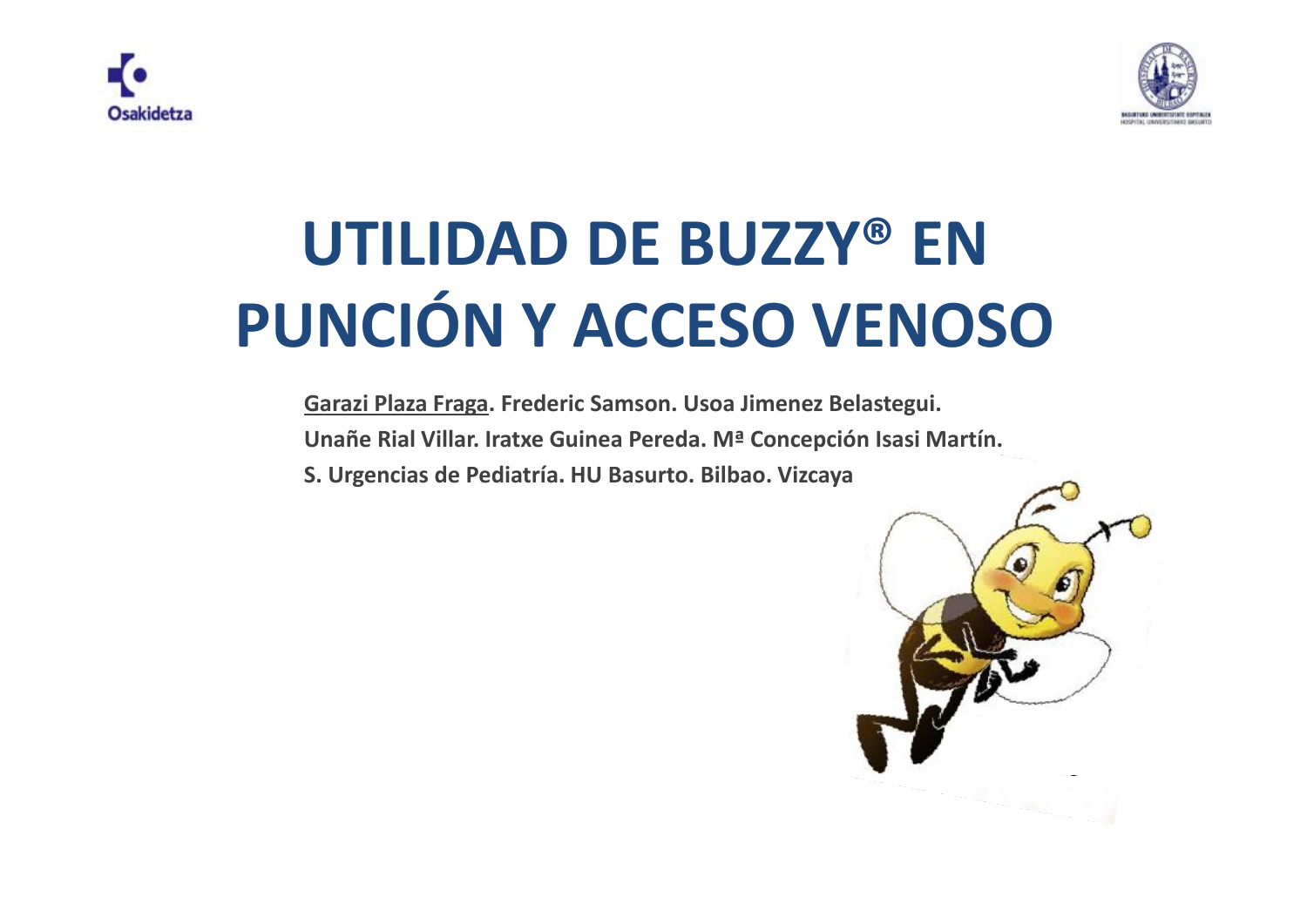



## **OBJETIVO**

Sistema que asocia **frío externo /vibración**, para prevenir el dolor relacionado con la realización de procedimientos menores (punciones venosas y canalización de vías) en Urgencias



### Conocer la **opinión de niños, padres y profesionales** en cuanto <sup>a</sup> la utilización de **BUZZY®**

No existe ningún conflicto de interés que declarar en relación a este estudio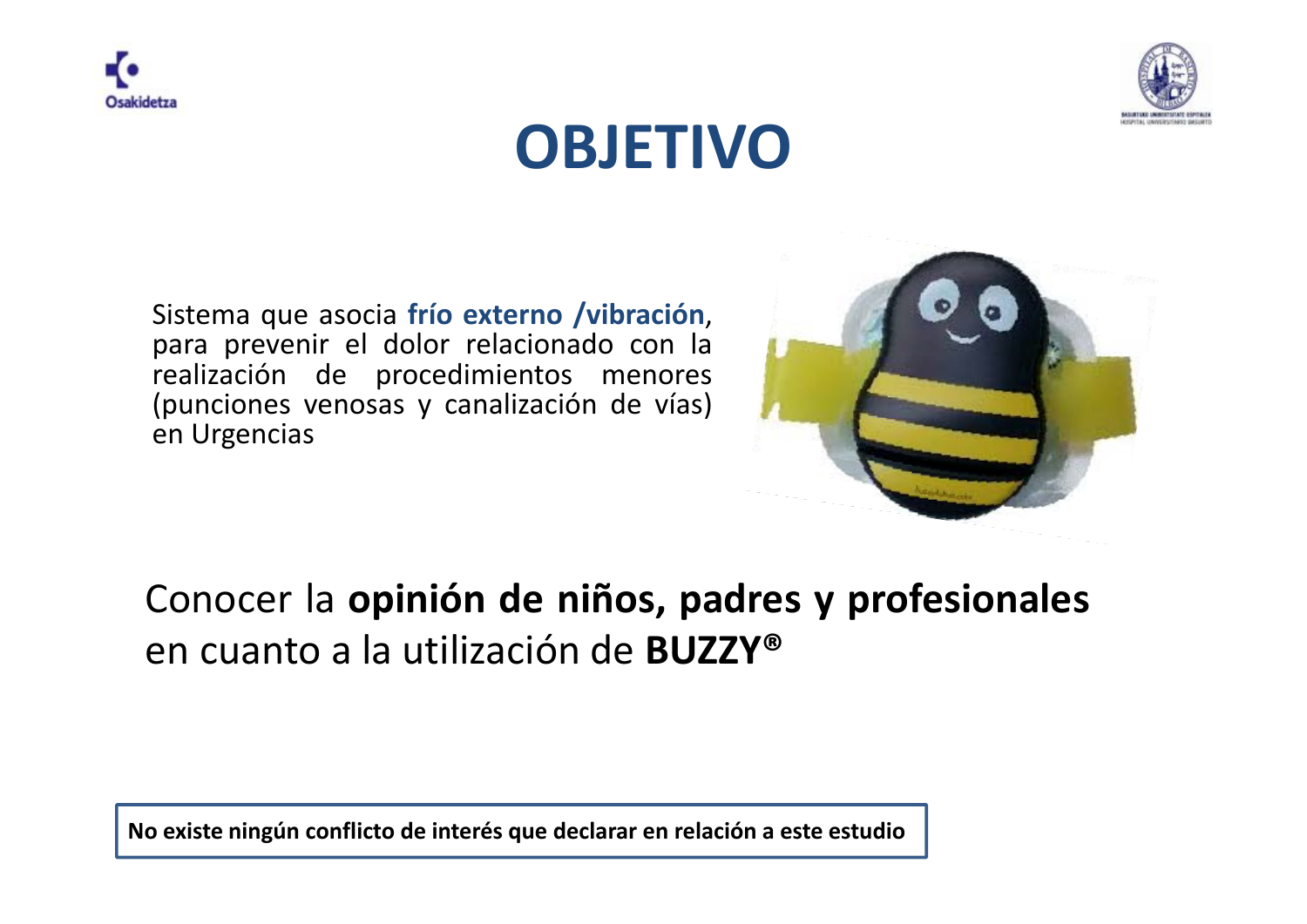





- •Estudio **prospectivo** de 3 meses de duración (sept.‐ nov. 2014)
- • **Criterios de inclusión:** niños de **4 <sup>a</sup> 15 años** <sup>a</sup> los cuales se les va <sup>a</sup> realizar una punción venosa <sup>o</sup> canalización de vía
- •**• Criterios de exclusión:** no comprensión del idioma, enfermos críticos, enfermedad de Raynaud <sup>o</sup> enfermedad de células falciformes y rechazo del uso de BUZZY®
- $\bullet$ **• Procedimiento:** colocar BUZZY® 5-10 cm por encima del sitio de punción, en el mismo dermatomo, 30 segundos antes de iniciar el procedimiento. No retirarlo hasta la finalización completa del proceso



• **Evaluación**: al alta, realización de **preguntas** <sup>a</sup> los padres y niños, valorando la respuesta de los niños con escala visual analógica , y <sup>a</sup> los profesionales que utilizaron el aparato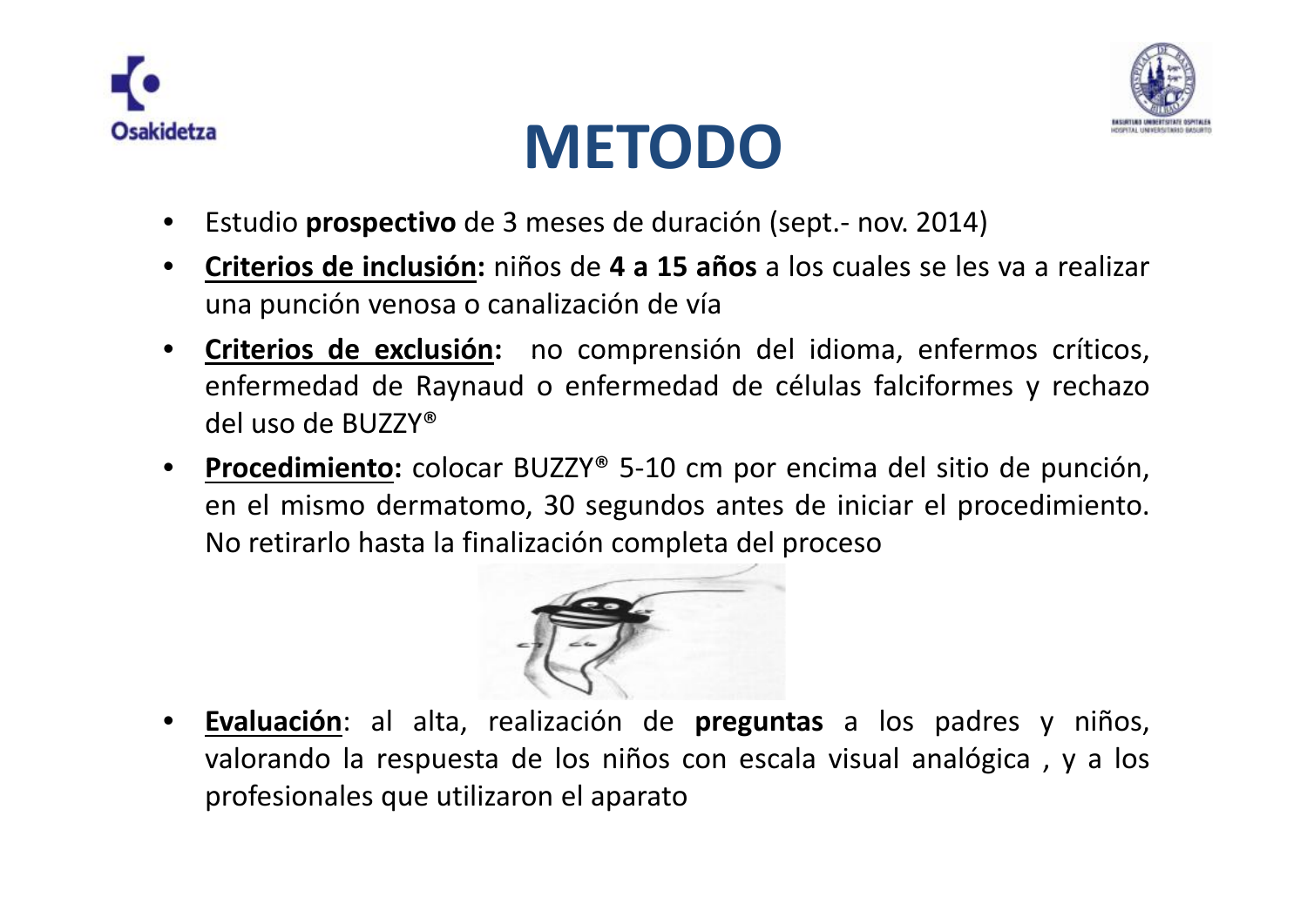



## **RESULTADOS I**

• **35 niños incluidos** • **Edad media 7 6 años (DE 3 7)**

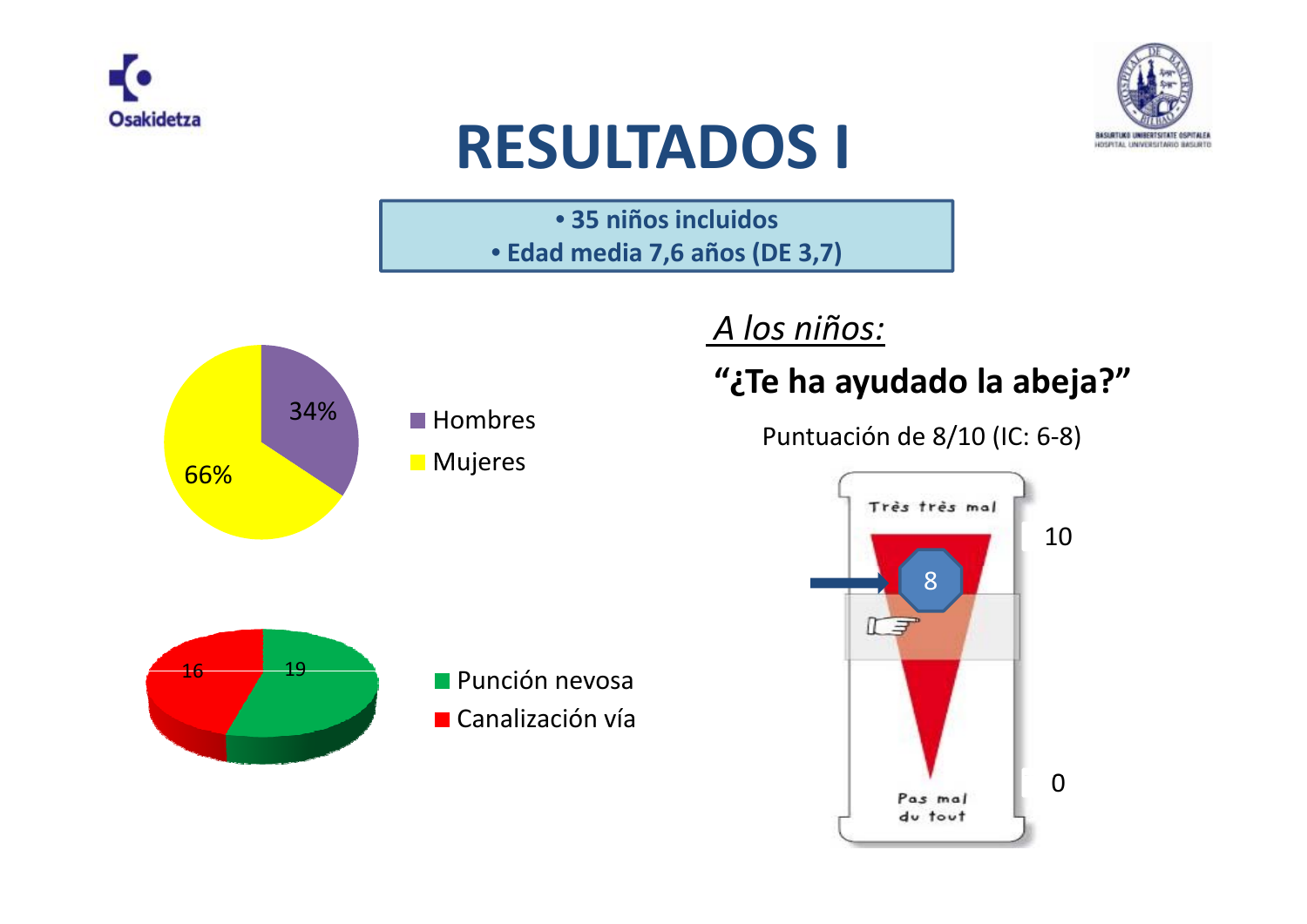



## **RESULTADOS II**

### *A*

• **"¿La abeja le ha distraído <sup>a</sup> su hijo?"**



• Los padres puntuaron con una mediana de **8/10** (IC: 6‐10) nuestra iniciativa.

### *los padres: A l fi l los profesionales*:

- • A los 5 profesionales, **hijo?** BUZZY® les ha resultado útil y fácil de manejar.
- Las 2 enfermeras referían que podía dificultar el 83% and 83% and 83% and 83% and 83% and 83% and 83% and 83% and 83% and 83% and 83% and 83% and 83% and 83% and 84% and 84% and 84% and 84% and 84% and 84% and 84% and 84% and 84% and 84% and 84% and 84% and 84% and 84% an las vibraciones.

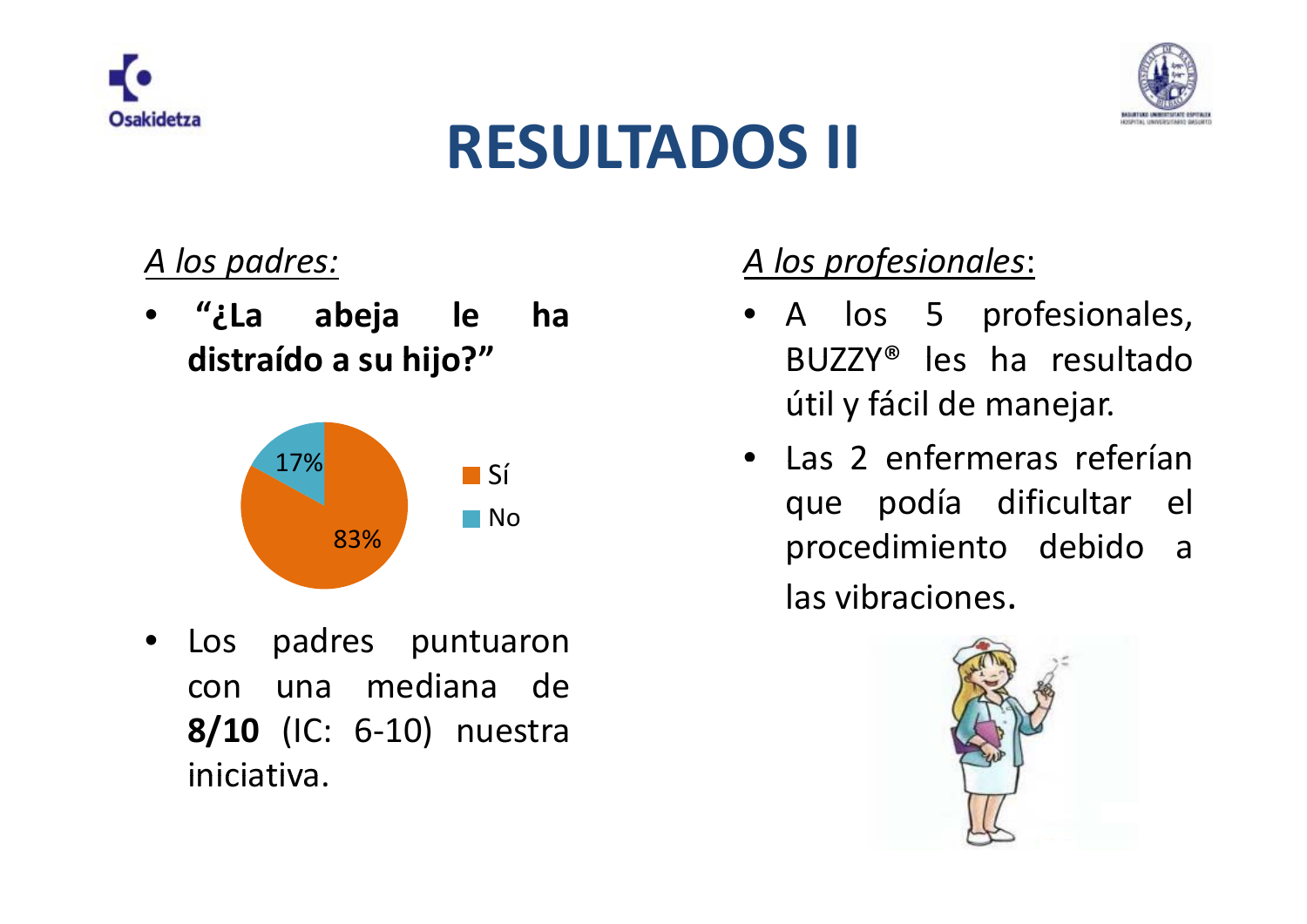



## **CONCLUSIONES**



- $\bullet$  **BUZZY®** parece **útil para distraer a los niños** durante procedimientos frecuentes en ur gencias de pediatría y la distracción juega un papel importante en la sedo ‐analgésia.
- • Podría contribuir a disminuir la ansiedad en futuros procedimientos.

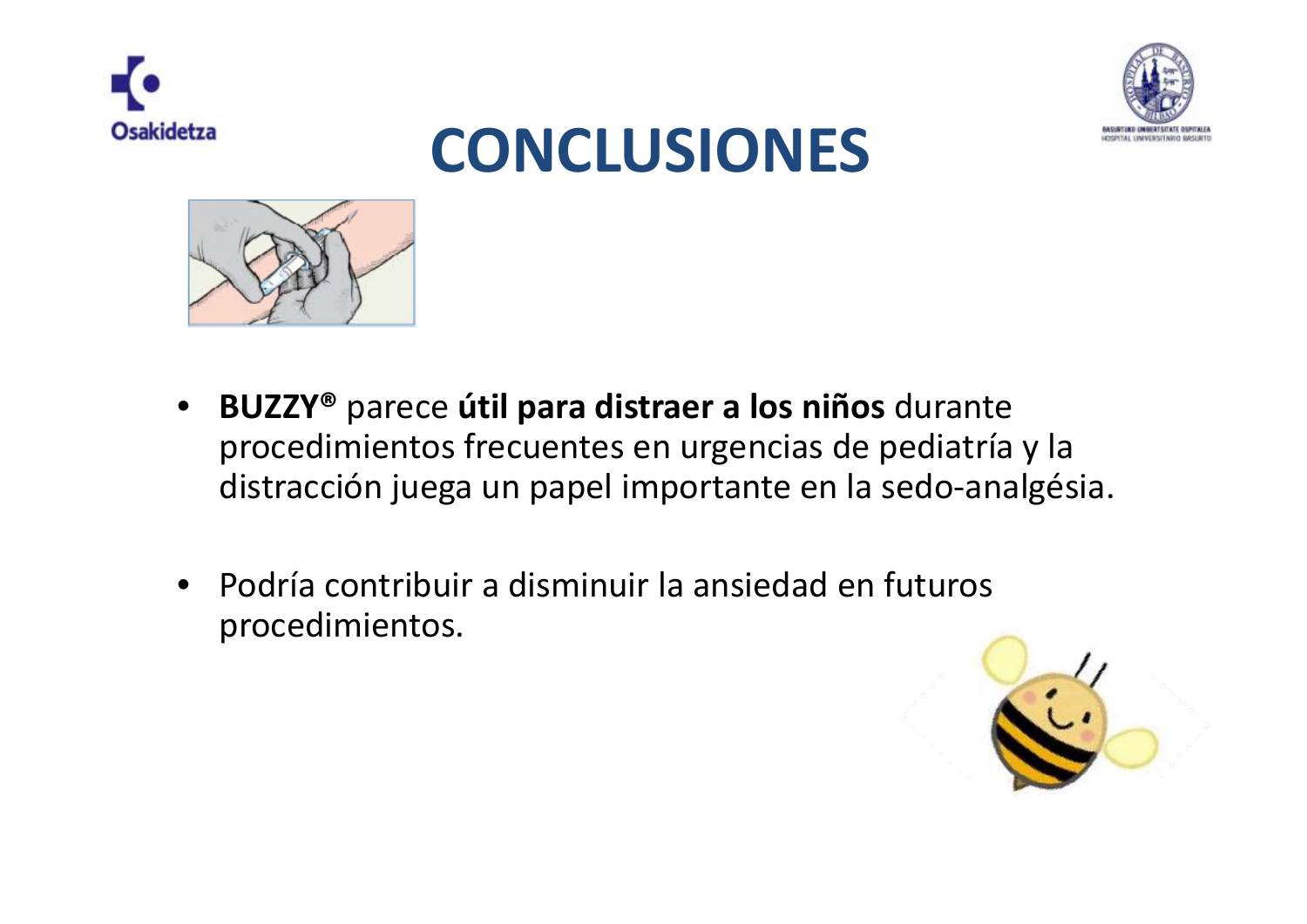













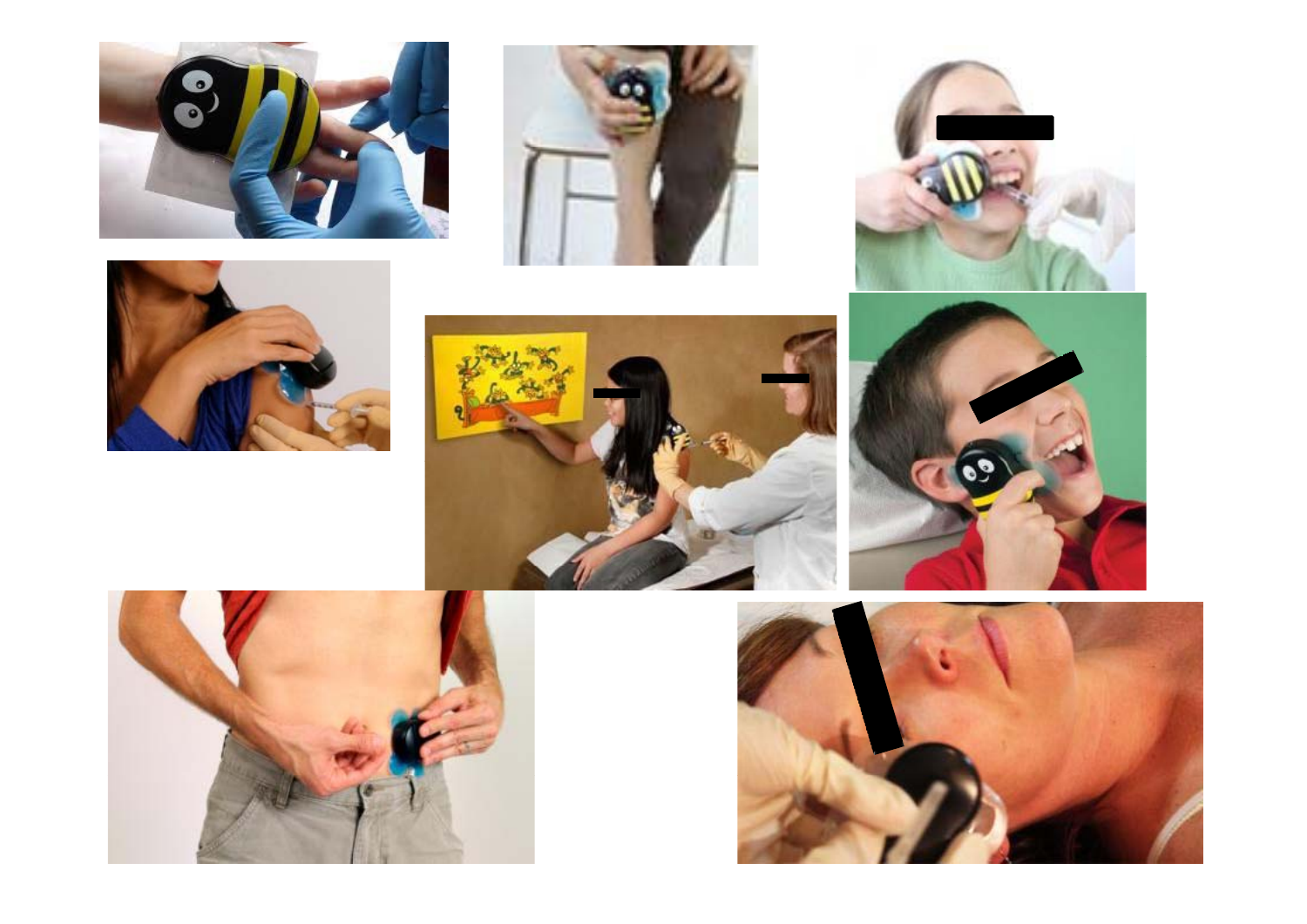### **CUESTIONARIO ENFERMERAS**

- 1- ¿Te parece útil el uso del BUZZY®? 0‐1‐2‐3‐4‐5‐6‐7‐8‐9‐10
- 2- ¿Te resulta fácil de manejar?
- $\bullet$ 0‐1‐2‐3‐4‐5‐6‐7‐8‐9‐10
- 3- ¿Es beneficioso en todos los pacientes pediátricos?
- 4‐ ¿Se trata de un procedimiento rápido para su uso en un Servicio de Urgencias?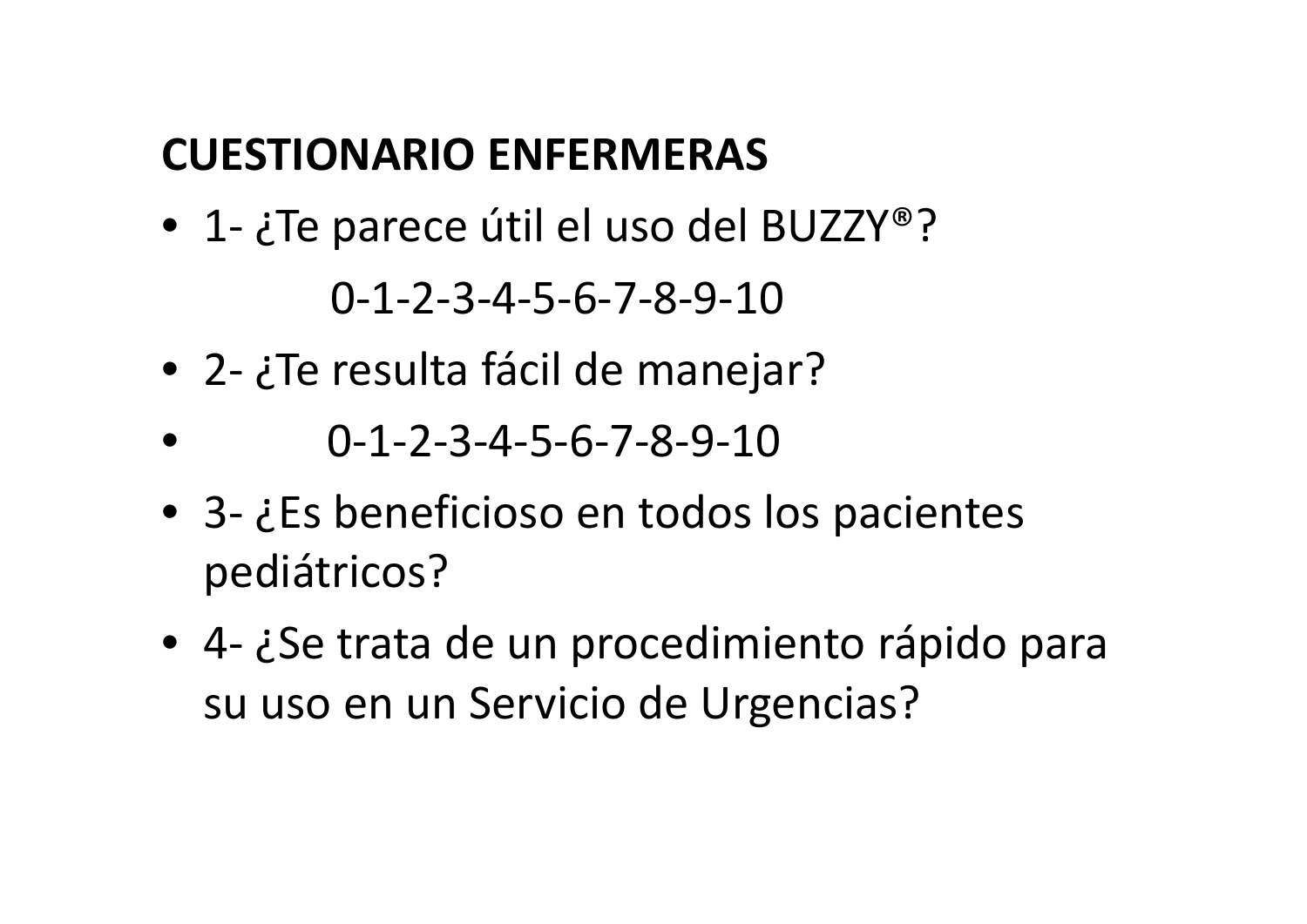

**BUZZY**<sup>®</sup> Soulagement de la douleur sans médicaments

Développé par un médecin. BUZZY<sup>®</sup> est un appareil réutilisable pour des douleurs mineures. Modèle : Healthcare Professionals mini-Modèle mini pour les professionnels de la santé Apportez-le avec vous chez le médecin ou utilisez-le chez vous pour démangeaisons, retrait d'échardes ou pigûres

Buzzy4shots.com

#### **1 - INDICATION D'UTILISATION**

Contrôle de la douleur associée à des interventions chiruraicales mineures (incisions, drainage de petits abcès et sutures), injections (ponction veineuse, pose de cathéter IV, actes cosmétiques) et soulagement temporaire de blessures mineures (douleurs musculaires ou tendineuses, échardes et pigûres d'insecte). Également destiné à soulager la douleur musculo-fasciale causée par une restriction de mouvement ou une tension musculaire.

#### 2 - PRÉPARATION AVANT L'UTILISATION

Pliez les gilettes et rangez-les dans le congélateur. Prévoir 30 minutes, Les gilettes doivent être bien réfrigérées pour un meilleur effet. Buzzy est livré avec 4 ailettes en gel bleu clair avec un trou, pour être fixées sur le crochet à l'arrière de l'appareil. Sont également disponibles des ailettes vendues séparément par lot de 10. Nettoyez avec des lingettes désinfectantes de qualité hospitalière après utilisation sur un patient et congelez-les à nouveau.

Remarque : pour maintenir à une température de congélation pendant le transport il est conseillé de placer les ailettes entre des blocs ou sachet de glace (disponible dans le commerce).

#### 3. AILETTES REFRIGÉRÉES

Les ailettes demeureront congelées pendant 5 minutes à température ambiante. Pour un meilleur soulagement, les ailettes doivent être complètement gelées pour éviter l'absorption des vibrations.

Conseil : Pour de longues procédures ou pour des médicaments qui provoquent une sensation de brûlure ou de pigûre, préparez plusieurs ailettes.

Rangez les gilettes dans le congélateur. Le gel à l'intérieur des gilettes est un produit non toxique. sans danger, de qualité alimentaire qui peut se détériorer s'il n'est pas stocké correctement.

#### $A$  - PIIFS

Les piles de BUZZY® durent environ 20 heures. Pour un meilleur soulagement de la douleur, remplacez les piles lorsque la vibration s'affaiblit. Pour retirer le panneau arrière, dévissez les trois vis à l'aide d'un tournevis. BUZZY® est alimenté par 2 piles AAA. Enlevez les piles lorsque BUZZY<sup>®</sup> n'est pas utilisé pendant une période prolonaée.

#### **5. NETTOYAGE**

BUZZY<sup>®</sup> est un dispositif médical réutilisable. Pour une utilisation à l'extérieur di BUZZY® et les gilettes bleu clair doivent être désinfectés avant et après utilisation per patient avec des lingettes désinfectantes à base d'alcool. Suivez le protocole de a infections de votre établissement pour les dispositifs médicaux réutilisables. Ne le dans un autoclave. Ne l'immergez pas dans un liquide.

#### **6 - MODE D'EMPLOI**



Immédiatement avant l'utilisation, retirez les ailettes du congélateur et fixez-les sur le l'orrière de BUZZY®

Activez en pressant sur le bouton situé au-dessus de BUZZY®.

Utilisez BUZZY<sup>®</sup> uniquement sur une pequ propre et sans plaie. Les bandes jaunes, o inférieure de BUZZY®, doivent être à proximité du site de la procédure, et la tête et l'i de BUZZY<sup>®</sup> à l'opposé.

Conseil : Pour un meilleur résultat, centrez le bas arrondi le plus aros à proximité di douleur.

#### **7 - PLACEMENT DE BUZZY**







Le blocage physiologique de BUZZY® fonctionne mieux lorsqu'il est placé « entre le la douleur » dans la même zone nerveuse que celle de la douleur. Sur les bras et le les nerfs sillonnent des doigts vers les épaules jusqu'à la colonne vertébrale. Pour la le dos, les nerfs sillonnent du centre de la poitrine ou de l'estomac horizontalement y Sur les cuisses, les nerfs sillonnent en diagonale de la face interne de la cuisse vers la colonne vertébrale.

Pour les enfants : Pour de meilleurs résultats, permettez aux enfants de tenir BUZZY® pour se familiariser avec l'appareil, et laissez-les choisir ou non d'utiliser le bloc-glac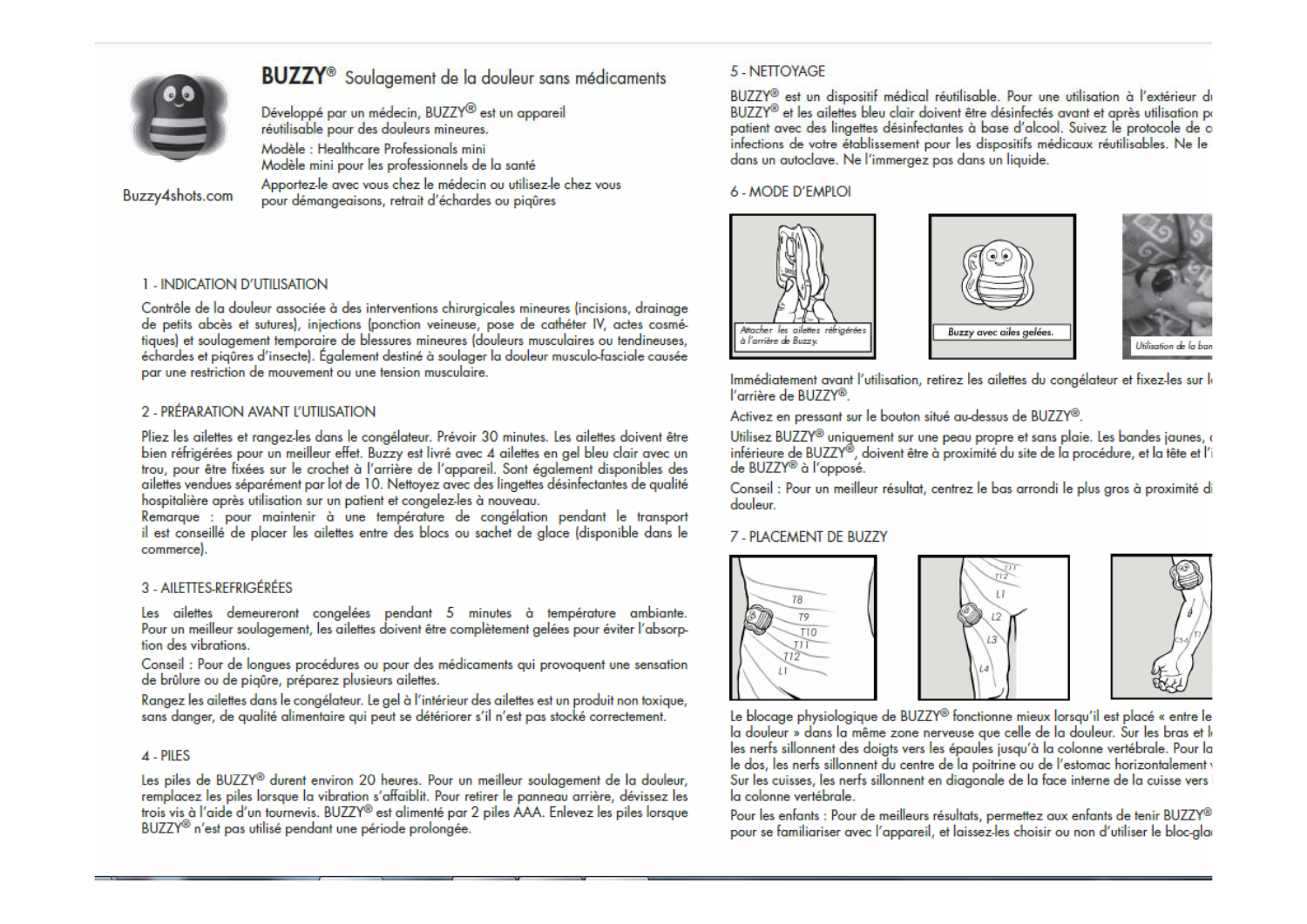#### **8. CONSEILS**

#### Pour les vaccins ou autres injections

Activez la vibration avec l'interrupteur et placez ensuite BUZZY<sup>®</sup> sur le site de l'injection. Laissez-le pendant 15 secondes pour les injections de surface - 60 secondes pour les injections plus profondes. Immédiatement avant de nettover le site de l'injection. déplacez BUZZY<sup>®</sup> vers le point proximal (plus près de la tête de l'enfant)



par rapport à la zone de la douleur et appuyez en place pendant que vous désinfectez la zone et faites une injection. Pour les enfants aui recoivent leur injection assis, un parent peut mettre son bras autour de leur épaule pour tenir BUZZY® pour eux.

#### Pour les injections dans l'estomac

Placez BUZZY® latéralement à l'injection (c.-à-d. la zone du nombril, celle de l'injection, puis BUZZY<sup>®</sup>

#### Pour les injections dentaires

Placez-le contre la pommette (os maxillaire) pour les injections dans le palais ou pour la rangée supérieure des dents, ou sur l'os à l'angle de la mâchoire pour les injections plus bas. Vous pouvez avoir besoin de repositionner BUZZY® afin de trouver la meilleure zone pour le soulagement optimal de la douleur pendant l'injection.

#### Pour les zones douloureuses

Appliquez directement sur les muscles douloureux pendant 10 minutes au maximum. Tenez en place ou attachez avec la bande élastique.

#### Pour l'enlèvement d'une écharde au doiat

Activez la vibration avec l'interrupteur et appuyez ensuite BUZZY® sur la paume avec le bas en direction des doigts. Laissez-le en place pendant que vous désinfectez le site et effectuez la procédure.

#### Pour les sensations de brûlure ou les démangeaisons

Tout comme l'application thérapeutique du froid ou du chaud. BUZZY<sup>®</sup> peut être utile pour soulager les brûlures et démangeaisons. Pour les pigûres d'insectes ou les médicaments qui provoquent des sensations de brûlures ou des démangegisons, prenez les ailettes réfrigérées, insérez-les et massez directement le site à l'aide de l'appareil BUZZY® vibrant et des ailettes. Frottez ou appuyez en place jusqu'au soulagement de la zone de douleur. Ne placez pas BUZZY<sup>®</sup> directement sur une brûlure thermique.

#### 9 - INSTRUCTIONS POUR INFIRMIERIEIS



Appuvez sur BUZZY® avec la paume de votre main, laissant le pouce et l'index pequ'en vue de l'injection.

#### Pour les I.V. ou la phlébotomie

Activez la vibration et placez ensuite BUZZY<sup>®</sup> en zone proximale (au-dessus) po la zone de douleur. Appuyez en place, ou placez-le sous le tourniquet, ou attac sa bande mains libres pendant que vous désinfectez la zone et insérez l'I.V. Ne BUZZY<sup>®</sup> sur la zone désinfectée.

#### 10 - POUR DISTRAIRE

BUZZY<sup>®</sup> peut être tenu avec ou sans les ailettes réfrigérées pour procurer une dis d'une procédure douloureuse. Tenez BUZZY® à l'extrémité opposée ou contre l'es poitrine. Certains patients sentiront moins de douleur s'ils activent ou désactivent pendant la procédure.

REMARQUES : N'utilisez qu'aux fins prévues. N'utilisez pas les ailettes réfrigé les cas de sensibilité à la glace ou au froid (ex : maladie drépanocytaire ou m Reynaud). Produit personnel réutilisable pour le soulagement de la douleur : destiné à plusieurs utilisateurs sans désinfection de qualité hospitalière après entre différents patients.

PASSER UNE COMMANDE: Vous pouvez commander BUZZY® et le lot de réfrigérées sur le site de l'association SPARADRAP : www.sparadrap.org > C

RENSEIGNEMENTS SUPPLÉMENTAIRES : Visitez le site Internet buzzy4shots. obtenir une liste complète de la FAQ, d'autres conseils de gestion de la do vidéos d'instructions, des accessoires (cartes de distraction, bande élastiqué pièces de rechange, et plus !

GARANTIE : Des antécédents médicaux et des différences physiologiques intrinsèques peuvent rendre BI efficace chez certaines personnes. Si vous n'êtes pas entièrement satisfait, retournez BUZZY® dans un de de trois mois au lieu d'achat pour obtenir un remboursement complet ou contactez-nous à l'adresse ci-d MMI Labs 322 Sutherland Place Atlanta, GA 30307 U.S.A. Buzzy4shots.com info@mmjlabs.com +1 877.805.2899 Breveté aux É.-U. Brevet britannique No 2455695





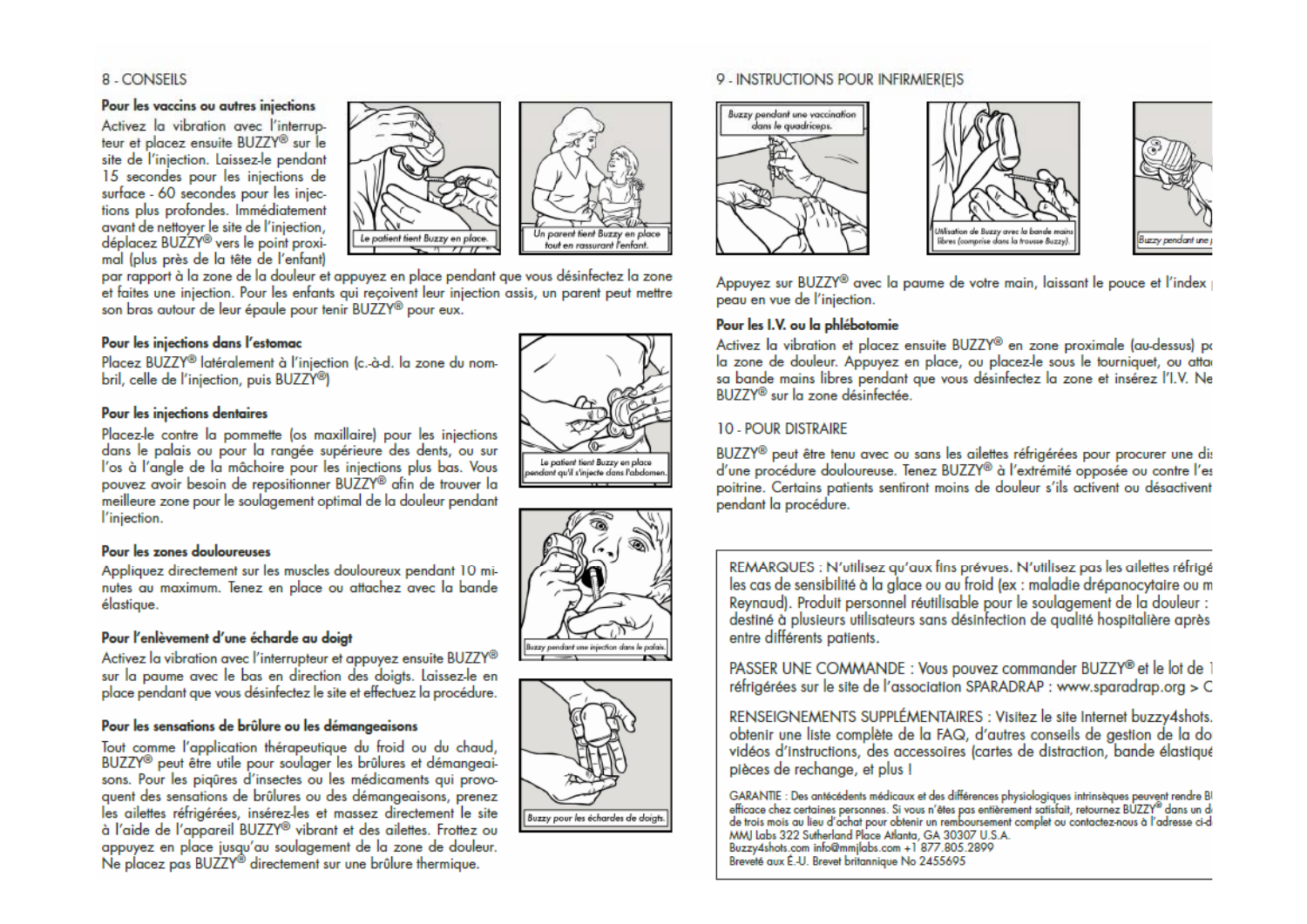### **Gate Control Theory of Pain**

The gate control theory is the basis for Buzzy® , <sup>a</sup> new device that provides natural injection pain relief by confusing your body's own nerves and distracting attention away from the poke, thereby dulling or eliminating sharp pain from shots, itching, or burning from medications.

"Gate control" is the term used to describe pain relief by causing sensations other than pain, and then sending them down the same pathway. Using the body's own nervous system, the gate control theory invokes the concept that the final common pathway for sharp pain to the brain can be shut out by the nerves that transmit cold and vibration senses. Just as running <sup>a</sup> burn under cold water stops the sharp pain, stimulating cold receptors can dull needle pain.

Stimulating C [cold] and Abeta [vibration] fibers prior to sticking with <sup>a</sup> needle can decrease pain. One way to do this uses compressed fluoroethane gas, which becomes cold as it expands on the skin. Cold spray has been used for shots, but research has been equivocal concerning efficacy. While Cohen Reis found it effective for adult immunization in <sup>a</sup> travel clinic,1 Ramsook et al found increased distress in small children undergoing IV sticks.2 The cold also caused vasoconstriction, making threading the vein difficult. 2 Pain relief with cold spray for pediatric immunization has been mixed, as this study shows when comparing prior pain ratings to pain with cold spray or placebo. Most likely, the sub‐freezing temperature penentrates the thinner stratum corneum in children, injuring epidermis and causing pain, while in adults it slows transmission of Aδ substance P release while non-noxiously stimulating C fibers. Children experience heat thermal burns in % the time of adults; freezing spray could damage tissues in <sup>a</sup> similar manner.

Certainly, cold applied directly over <sup>a</sup> vein can cause vasoconstriction; applying <sup>a</sup> cold pack proximal to the site of puncture will delay development of vasoconstriction for most patients.2 With the application of the gate control theory, as with other areas of science and medicine, children are not just little adults. In <sup>a</sup> randomized controlled trial, Buzzy increased venipuncture success on the first try compared to vapocoolant (OR: 3.05, 95%CI 1.05 – 9.15). Optimal use of cold packs proximal to the site of injection has not been studied for children. Placing the pack at least 15 seconds prior to sticking seems to increase pain relief, and placing the pack as close as possible to the site of puncture is helpful. The pack needs to be in place